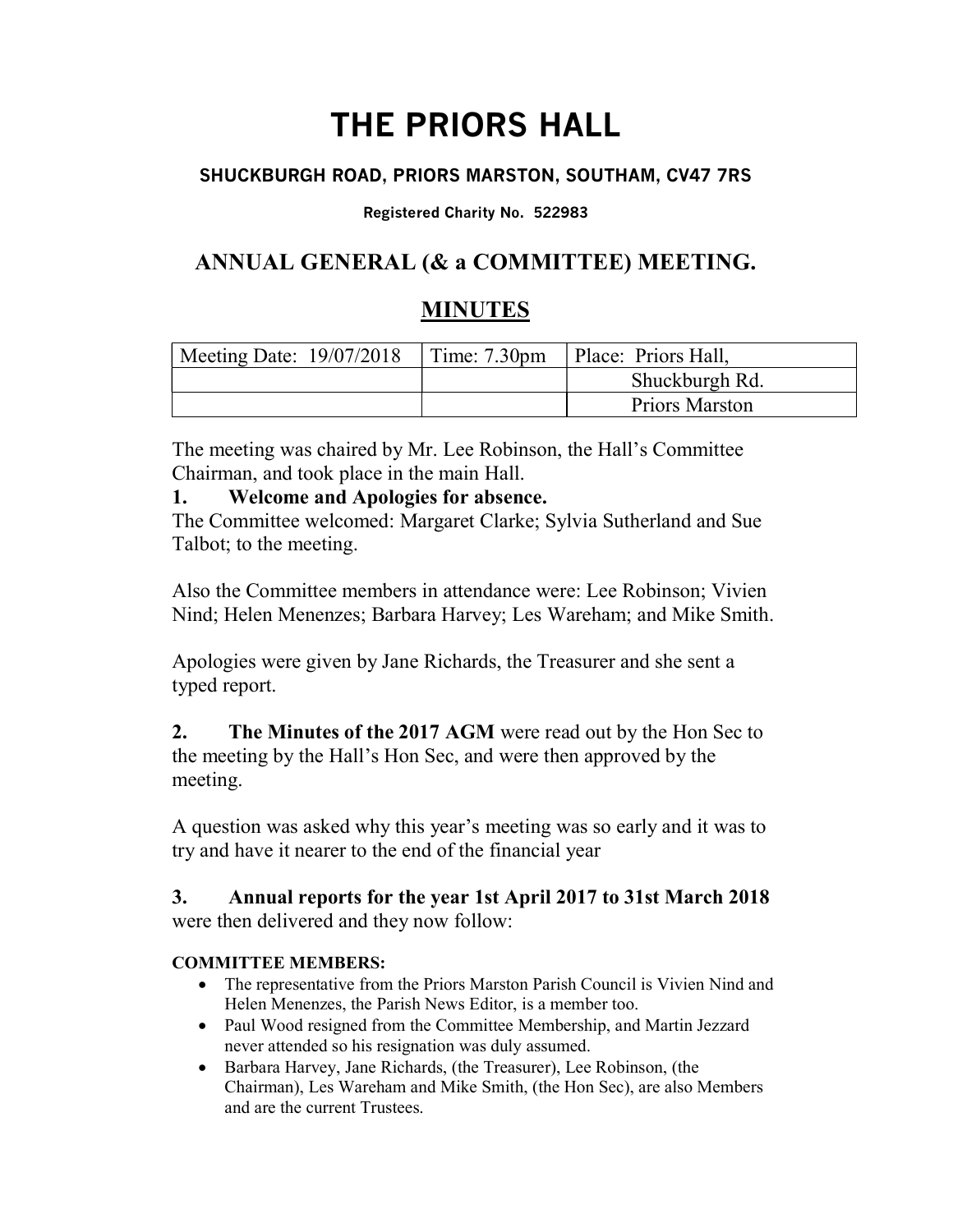• The Committee met on the third Thursday in most of the months during the 2017 to 2018 year to manage, run, maintain and develop the Hall. (After the 2017 autumn meeting it then has been held every other month).

#### MAINTENANCE.

- The Statutory annual inspections of: the electrical equipment (PAT tests); the fire detection, emergency lighting and fire alarms systems; the Fire Extinguishers; and gas appliances; have been performed during the year. The contractors were: Admiral Extinguishers; Skaino Atmos; and Linleigh Electrical.
- During the year the main Hall fluorescent tube lighting equipment was replaced with modern LED items.
- The double glazed windows on the road side of the Hall remain "smoky" and will be attended to in due time.
- Throughout the year members of the Committee have carried out ongoing maintenance tasks such as repairs to light fittings and repairs to door kick guards,
- We have continued to keep the downstairs corridor door locked, unless the main Hall is in use, as a safety measure, even when the Post Office, the Hairdressing Salon and the upstairs Offices are in use.
- The weekly Fire Alarm tests have continued to be performed and the results recorded ensuring that they are working properly.

#### ENABLED COMMERCIAL SERVICES:

#### OFFICES.

During the past year two of the upstairs offices have continued to be rented by Draper Management and two others on the opposite side of the corridor by Mr. Adams' ecollectables Business. The one other vacant office is now used as a Committee and general meeting room with two new filing cabinets installed to store the Hall's Committee records.

The downstairs room, previously known as the Committee room has continued to be let to a Hairdressing Business, "Lacey's His and Hers", the owner of which has now moved from Stockton to live in Priors Marston.

#### POST OFFICE.

- Our two villages have continued to enjoy this facility through the year with the role of Post Mistress remaining with Maxine, another of our village residents.
- The Committee has placed adverts in the Parish News detailing services offered by the Post Office. As a result, there has been an increase in the number of people using it.

#### LICENSING & PREMISES MATTERS.

 Our annual Premises Licenses for music, and for showing films, have continued and been renewed throughout the year enabling many entertaining functions to be performed.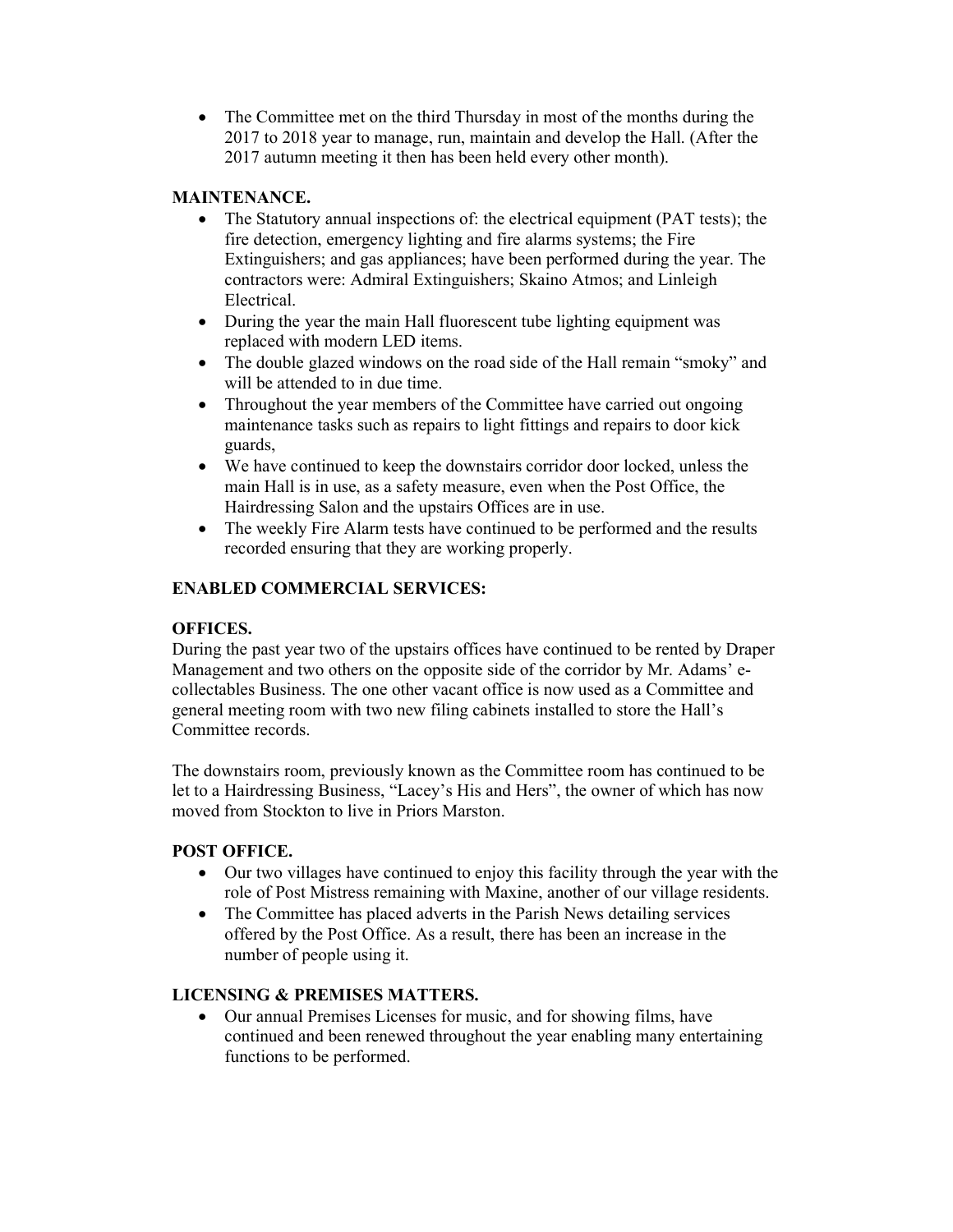- The annual two music licenses are, one for PPL and the other PRS, are still jointly costing 2% of our hiring incomes, (exclusive of incomes from donations and rents). So, our hirers are covered by them.
- The two film licenses, one for Film Bank (PVS) and the other for MPLC, were in operation throughout the last year.
- The main Premises License from Stratford District Council, License Number 009938, costs us nothing; however, it still does not include the sale of alcohol so when it is to be retailed a TEN is required and it must be obtained from Stratford District Council for which we can provide help together with copies of the necessary forms. We continue to monitor the legal situation on Premises licenses for alcohol sales but it is very complex and, as far as we know, would still involve an annual expense, and a properly qualified person to act as licensee.
- However, our Premises License does include the performance of music, singing, dancing, stage plays and cinematographic exhibitions.

#### ENERGY SUPPLIES:

- In previous years we purchased our electricity and gas from suppliers contacted through www.makeitcheaper.com, an Internet firm. Now, we have done it directly from, what in our view, are the best suppliers.
- Our current contract for electricity is with British Gas and the current two year one for Gas is with Opus Energy, based in Moulton in Northamptonshire, and it was for two years and still had at the end of the financial year some time to run.

#### BOOKINGS REPORT.

Studying the Booking Diary from April 2017 to the end of March 2018 reveals the following information data:

| $\bullet$ | Play Group;                                                         | $~1$ <sup>-47</sup> Wednesday morning Bookings           |
|-----------|---------------------------------------------------------------------|----------------------------------------------------------|
| $\bullet$ | Fun Club, Squad, and Friends etc;                                   | $\sim$ 32 Evening Bookings                               |
| $\bullet$ | The WI                                                              | $\sim$ 10 On the 3 <sup>rd</sup> Wednesday of the month. |
| $\bullet$ | Fitness Group                                                       | $\sim$ 20 On Tuesday evenings (Now closed).              |
| $\bullet$ | Table Tennis                                                        | $\sim$ 34 On Monday evenings.                            |
| $\bullet$ | Badminton                                                           | $\sim$ 25 On Wednesday evenings.                         |
| $\bullet$ | Children's & Adult Parties, Funeral events, Wedding Receptions etc. |                                                          |
|           |                                                                     | $\sim$ 12 occasions.                                     |
| $\bullet$ | The Social Film evenings                                            | 9 times.                                                 |
| $\bullet$ | St Leonard's Church                                                 | 1 occasion.                                              |
| $\bullet$ | The Priors Marston Parish Council                                   | $\sim$ 7 times.                                          |
| $\bullet$ | The Priors School, FOPS etc.                                        | $\sim$ l occasion.                                       |
|           |                                                                     |                                                          |

- One Charitable fund-raising event in the Hall for the Air Ambulance.
- As Polling Station for two Election events. (The Polling Booth, which we store on behalf of the District Council, has been changed to a more up to date version and is now used on them).
- Other Hirings for what one may identify under the title of Commercial and other uses were: one 2 day hiring for Rug Sales; one to visiting ramblers; and  $\sim$  5 one-off bookings.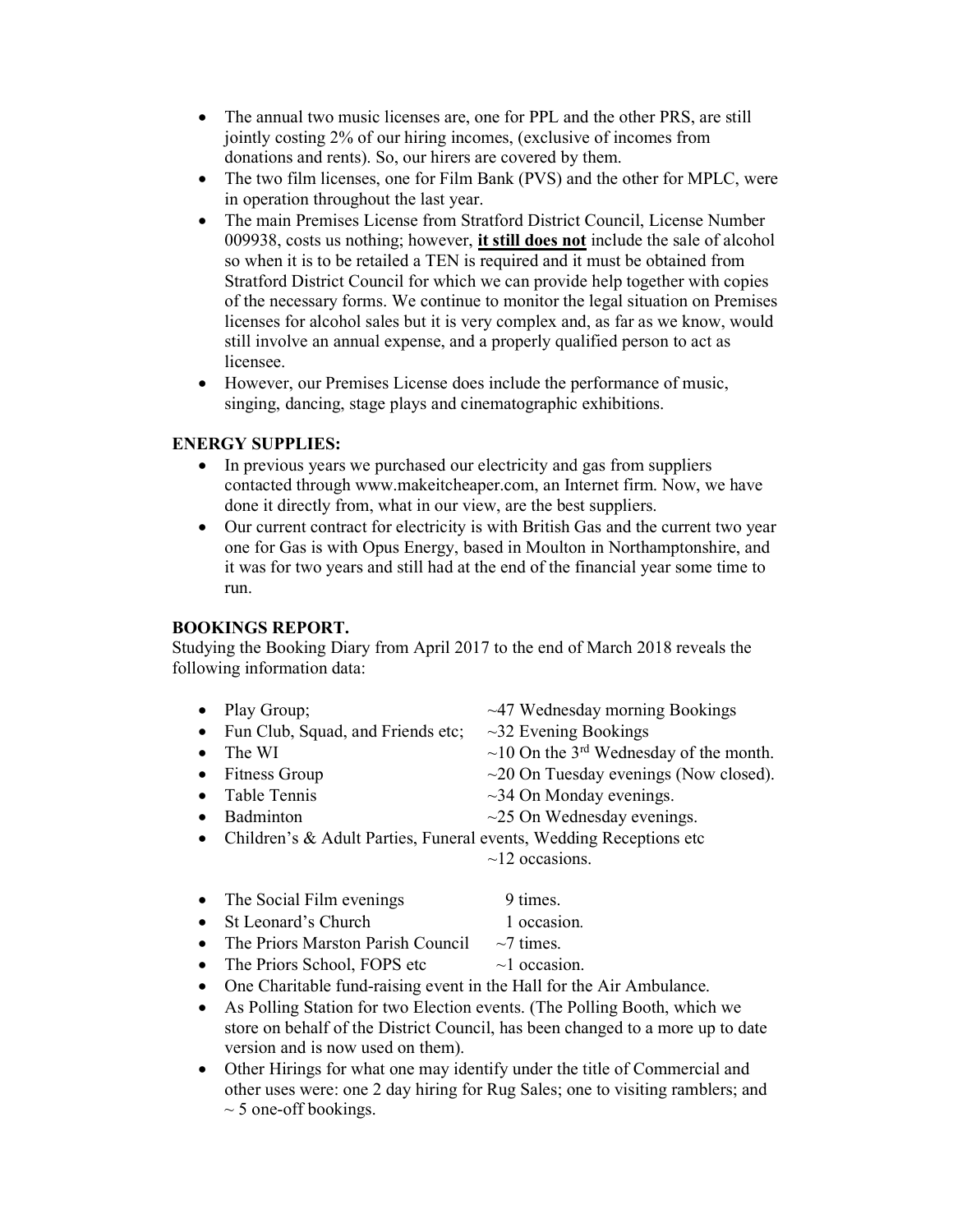On at least 2 occasions our tables and chairs, kitchen utensils, and so forth have been hired and/or lent out to our sister organisations or local people.

Looking at the sections of society to whom our Hall provides services and facilities:

- Children of all ages, and their parents, well used;
- Ladies of which the WI and Fitness Group are prime examples;
- During this year a group of men and Ladies have been using the Hall for indoor sports such as Badminton, and Table Tennis, (although the Indoor Bowls has ceased due to other uses applications on its evenings);
- Local entertainments eg the film shows;
- Some locally held charitable functions are enabled;
- Some commercial functions and services for residents are enabled;
- Fellow organisations are supported by providing facilities for their needs;
- Post Office services are enabled;
- Local Businesses have again been provided with office facilities;
- A Hair Dressing Service for all is still operating;
- The in-Hall local Book Library is still frequently in use and being regularly loaded with more books;
- Operating the Hall provides some business incomes for local people such as for its maintenance, repair, and facility developments.

As we report each year when we look at these sections and try to identify new ones for whom we don't provide services. However the user groups are now more balanced than in previous periods.

#### Over this year the main Hall was in use for approximately 203 occasions. This is a reduction of about 50 over the year 2016 to 2017 when it was 253. In 2015 to 2016 the figure was 239.

#### BOOKING RATES.

Again, the main Hall prices have not changed during the year for our hirers. The increases reported at our 2012 AGM were the first since the new Hall was opened in 1999.

#### FILM SHOWS.

- These are now in their  $14<sup>th</sup>$  Year and are organised, and lead, by Lee Robinson, Chairman of the Hall Committee, and again the program has been well supported.
- Having our own licenses enables us to choose our own films independently of those on offer from the Stratford District Council.
- Our own projection equipment is continuing to be in use and is now being used by other hirers of the Hall.
- A secure facility for storing the film equipment is installed.
- There are conditions to our licenses: one is that we are unable to charge entry fees; or publicly advertise the events. So, to fund for the events etc, we invite donations from people who come but they have the freedom not to contribute if they so choose.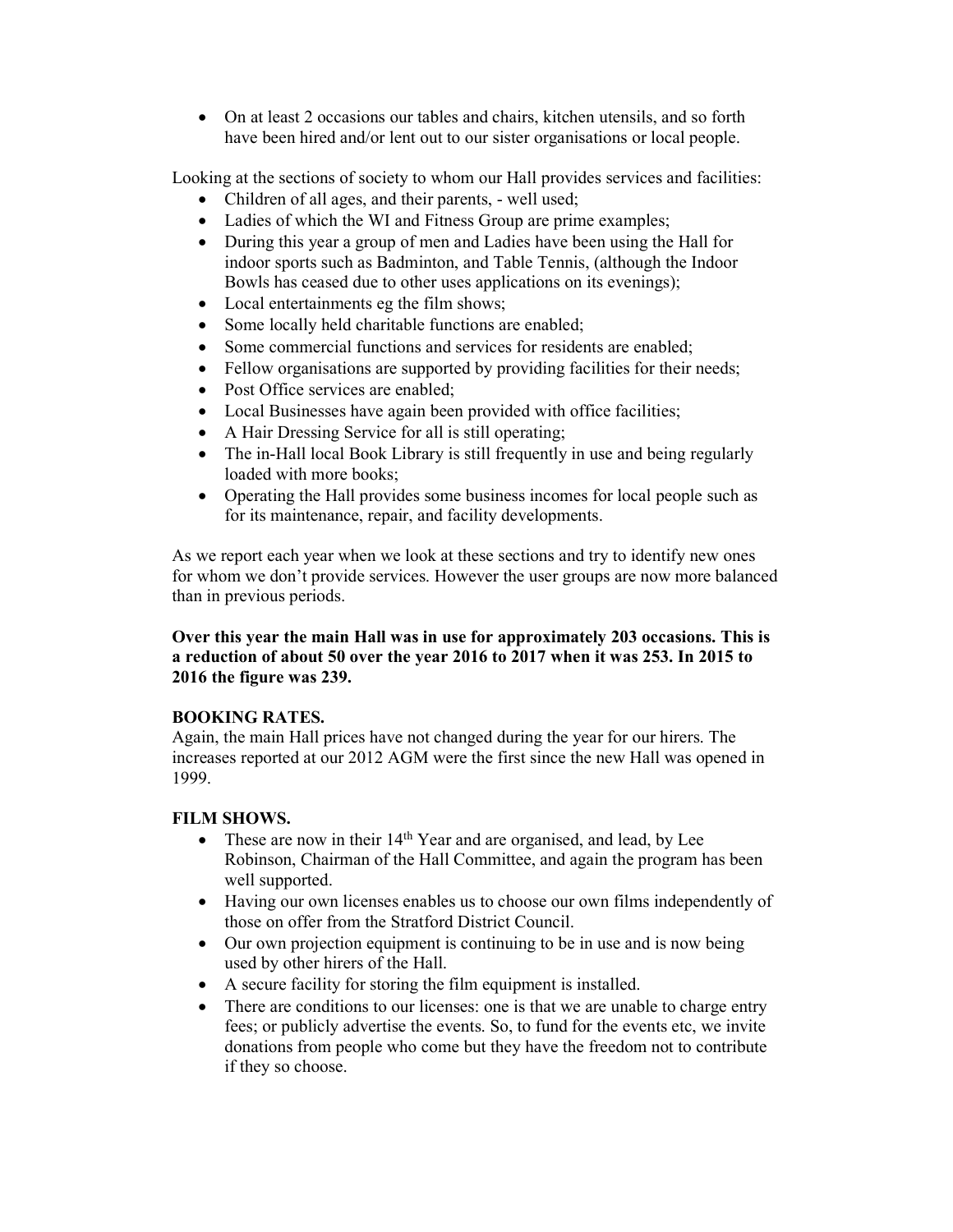- This year the over all incomes from these amounted to around £1223.67 and the expenditures for the two film Licenses totaled £249.48. So, the approximate surplus was about £1223.67.
- The program ceased for the summer months and will resume again in September.

#### COMMITTEE NEWS & ACTIVITIES.

No report given other than a new name for the upstairs Committee Room which is the Mike Smith Room.

#### FUTURE DEVELOPMENTS.

We have continued to listen to ideas, from our residents, as to what other uses they wish to see in the Hall.

#### THE CARETAKING, BOOKING SYSTEM ROLES.

- Firstly, we thank to Caroline Whitehead for performing the caretaker function so thoroughly throughout the year added to which we thank her husband Nigel Whitehead for pruning the hedges and dealing with many weeds growing in the various parts of the grounds.
- Secondly, we thank Barbara Harvey for performing the booking functions so well.
- Thirdly, we thank Pete Brown for mowing the lawns throughout the year.

## That concluded this year's end of March report.

#### 4. The financial report for the same period:

#### 4.1 Introduction:

The 2017/18 financial year has seen no significant extraordinary items.

## 4.2 Income:

Income at £11,086 was down on previous year at £11,275, this is mainly due to the timing of payments for invoices rather than loss of income.

The offices continue to contribute the majority of the income at £7,203, and we had full occupancy during the current year. The general hall hire accounts at £3,323 – not much change from the previous year at £3,445, the difference being down to timings of payments rather than a decrease in the level of hirings.

The income from film evenings was  $\pounds$ 1,223.67 for the year and accounts for the majority of the remaining income.

## 4.3 Expenditure.

The total expenditure this year is £11,086 is £2,747 more than the prior year – mainly due to the replacement of lighting in the main hall at just over £2,000. The remainder of the increase is down to inflations and timing of the bills for utility supplies, having changed suppliers during the year. Most costs are relatively constant.

Most of the expenditure is down to running costs. Energy bills, business and water rates account for £2,905.69, of these expenses, insurance,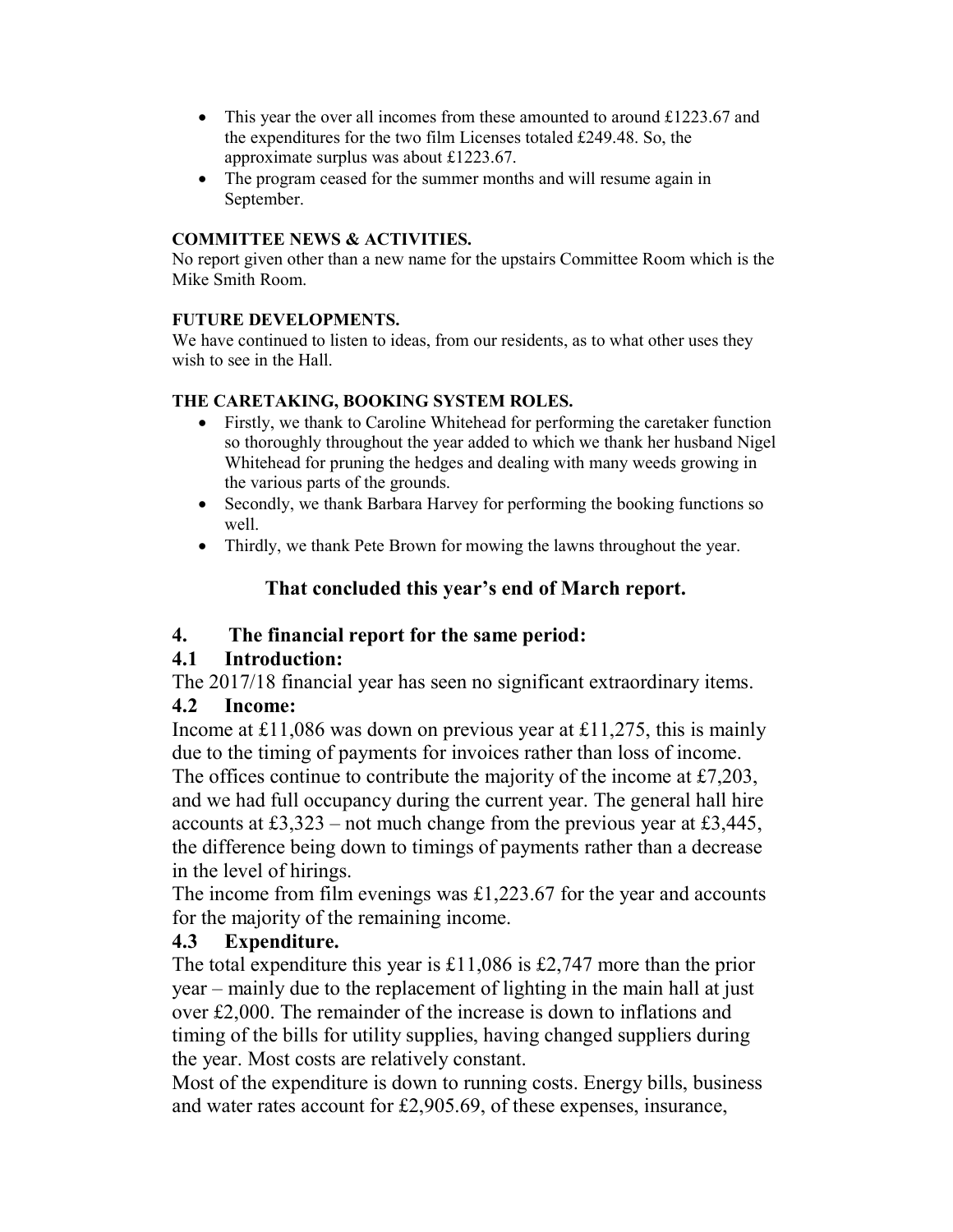licenses and legal fees equate to £1,433.71, caretaking costs are £2,620 and the remainder of costs relate to general upkeep – grass cutting, window cleaning, cleaning products and general gas/electrical equipment safety checks etc . etc.

## 4.4 Year end financial status as at  $31<sup>st</sup>$  March 2017

Current account £5,491.56 Savings account £25,007.87

## 4.5 Current Financial status as at 19<sup>th</sup> July 2018

As at  $16<sup>th</sup>$  July 2018 we currently have the following funds, assets and liabilities: -

Current account £7,786.62 Savings account £25,010.99

We reviewed the market during the year to look for a better return of interest on our savings, at present we are retaining this at the Lloyds Business savings account which offers 0.05% interest and allows immediate access if required.

## 4.6 Audit Status

These accounts are currently subject to audit.

A copy of this was available for all ad it nice to know that it was up by approximately £2000 on the previous year.

It was noted that the Hall's age may lead to increases in operating costs. A question then arose about some of the information querying if some of the data is inaccurate and the chairman decided to ask Jane about it and later on, after the meeting, it was agreed to have an error in it.

# 5. To propose the Auditors for 2018 to 2019.

The Chairman proposed John Franklin as the auditor, it was seconded by Sylvia Sutherland, and approved by those present.

The Chairman gave the Meeting's thanks to Jane for all of her work as Treasurer.

6. To Elect the Trustees and other Committee Members for the forthcoming year: the current Trustees, and Members, were re-elected and thanked by Margaret Clarke and seconded by another attendee.

## 7. To report on any potential new uses for the Hall and any subjects the attendees wish to raise.

Sylvia Sutherland queried the loss of an upstairs Office to rental users and its use by the Committee. The answer was that, originally, it was to be in its current role until an early office tenant rented it. Now it is back to its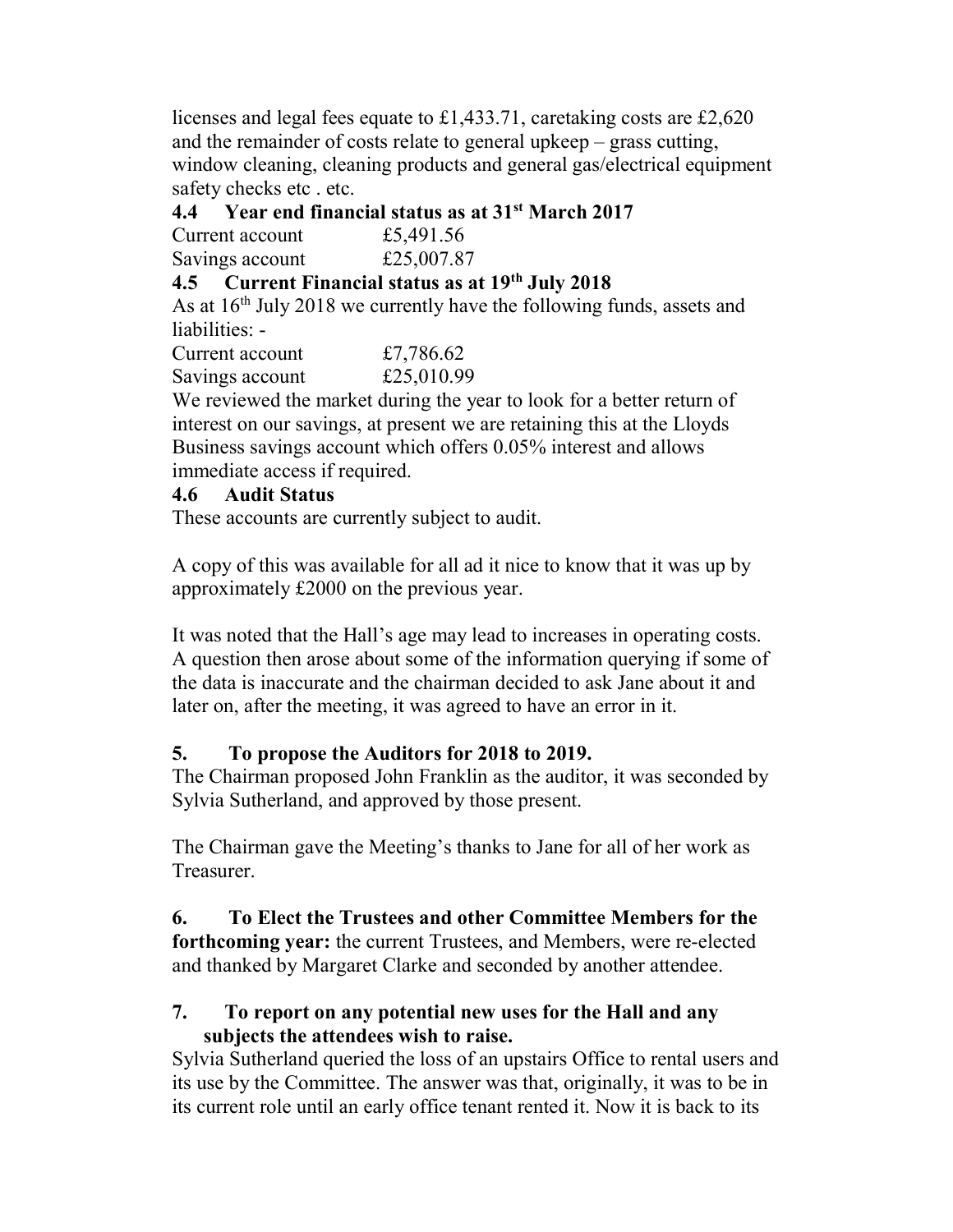original designed use. There have been some enquiries about it by potential rental people but now it is essential to the Hall.

## AGM then Closed at 8.50pm, the Non-Committee attendees then retired from the meeting and the Committee turned to having a normal Committee meeting:

## 8. The Minutes of the  $17<sup>th</sup>$  May Committee meeting. Were approved.

## 8.1 To deal with any matters arising from them.

The storage of items under the stairs by tenants and Hall users still not resolved. The worry is that they may provide Fire risks, or make it difficult for upstairs users to escape if there were one. It has been raised with office's people but not yet being taken onboard. Also, some of the downstairs regulars use it for storage too. These are having problems with storage space.

There has been a reported lock problem but the Secretary has not been able to find it as they all seem to be functioning when he tests them..

# 8.2 Report on tasks recorded in those Minutes

Nothing reported.

## 8.3 Items the Chairman wishes to raise.

He reminded the meeting about the matters raised at the Inspection by local officers.

The new Table Tennis Table has been delivered and is in use. One of the problems now is again the storage of it and for the older equipment.

Some hired Card Tables had been returned and not properly put away. Some of them and other items had been lent against the outside front door and it was then not properly closed. This meant that the Hall could easily be broken into through it.

# 8.4 To receive the Treasurer's Report.

No report available.

## 8.5 Office Tenant matters.

It was suggested that it was time for a rise in rent for the Hairdresser. There was nothing raised for the other ones.